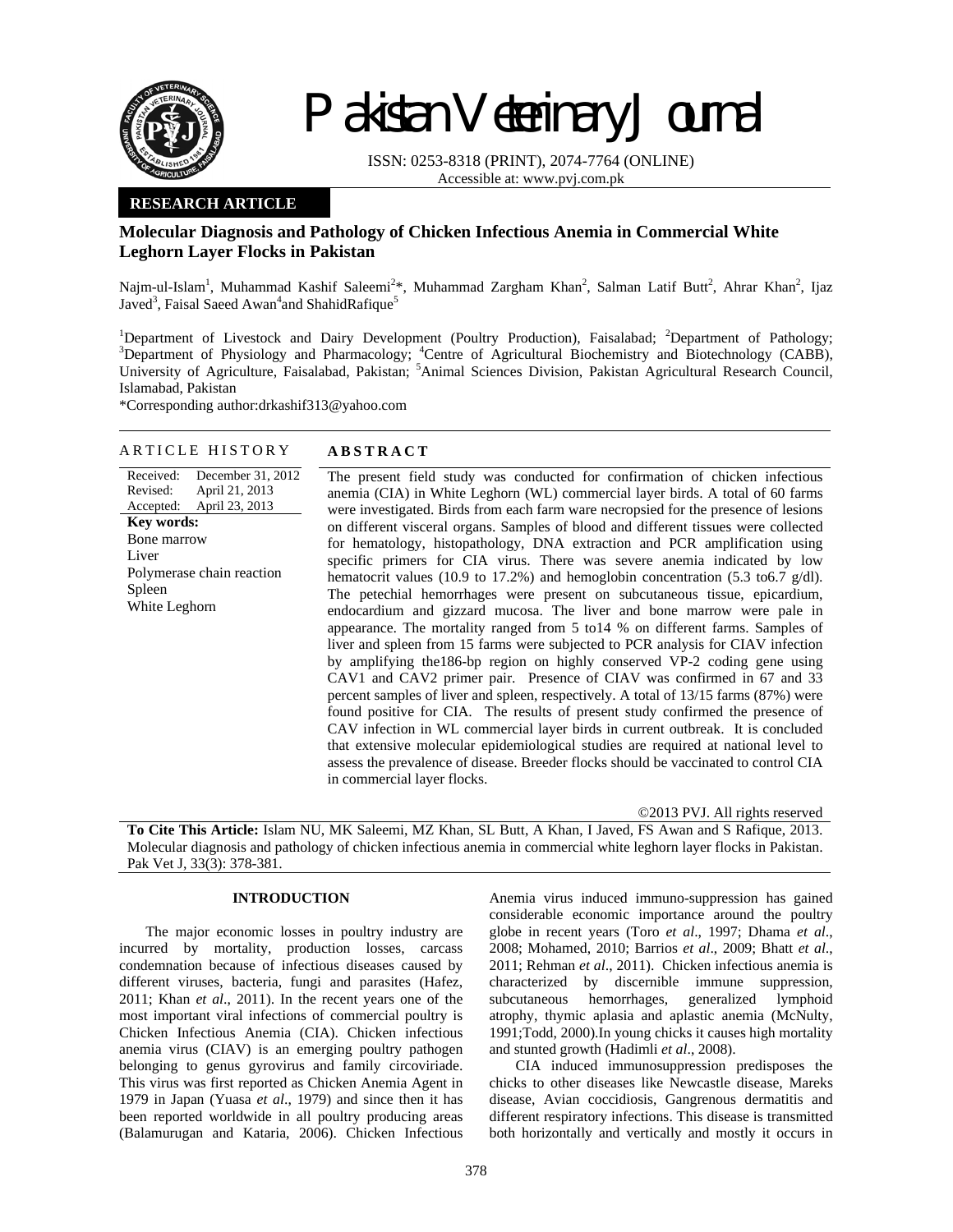young chicks at 2-4 week of age (Bhatt *et al*., 2011). Breeder hens vaccinated against CIA pass maternal antibodies (MDA) to their progeny which may give them protection from the field virus during first 3-4 weeks of life.

In field outbreaks, CIAVproduces few clinical signs of diseases but main concern isco-infections and secondary bacterial infections (McNulty, 1991). Chicks suffering from CIAV infection develop poor immunity against the causative viruses of Newcastle Disease, Mareks Disease, Laryngotracheitis and Fowl Pox resulting in vaccination failure, vaccinal reactions and development of new variants (Dhama *et al*., 2002). In Pakistan during year 2011-2012, severe outbreaks of a disease occurred in layer pullets of 3-10 weeks of age in layer growing areas of Punjab province including Faisalabad, Kamalia, Gojra, Samundri, Sargodha, Vehari, Hafizabad etc. This disease caused moderate to high mortality and the clinical picture of the sick birds resembled with that described for CIA in the literature. In field conditions the disease was tentatively diagnosed as CIA on the basis of clinical signs and gross lesions. However, the disease was not confirmed as CIA by any authenticated laboratory test. There has been a recent report describing the confirmation of CIA and avian adenovirus infections in breeder and commercial flocks by use of a duplex PCR assay (Rehman *et al*., 2011). In order to confirm the clinical picture based diagnosis of CIA in the above mentioned out breaks, attempts were made to conduct a molecular diagnosis based upon PCR assay for the detection of CIA virus in commercial White Leghorn (WL) layer pullets.

### **MATERIALS AND METHODS**

**Sample collection:** During April-September 2011, sick/dead birds from 60 layer flocks were brought to the Diagnostic Laboratory of Department of Pathology, University of Agriculture, Faisalabad from different areas of Punjab. These flocks aged between 1-12 weeks and had a complaint of mortality of variable degree. The clinical picture and gross lesions observed in these birds were suggestive of CIA. To confirm this clinical diagnosis of CIA, a total of 15out of 60 farms showing the typical clinical disease and lesions and located in different cities of Punjab province were randomly selected for molecular diagnosis. Clinical signs and gross lesions on different visceral organs were recorded. From each flock, samples of liver and spleen were collected from 10 birds and stored at -20 $\degree$ C. The blood samples of 10 sick birds from each farm were collected randomly for determination of hematocrit and hemoglobin levels to assess the anemic status of the birds.

**DNA** extraction: The10 samples of each organ were pooled up and a representative sample for each organ (liver/spleen) was prepared for DNA extraction. The DNA

was extracted using the genomic DNA purification kit (#K0512, Fermentas EU).The DNA was extracted by the method of Eltahir *et al.* (2011). The DNA was quantified and stored at -20°Cuntil PCR was performed.

**CAV detection by PCR:** The quantified DNA was identified by PCR for CAV DNA using specific primers , CAV1 : 5-GCA GTA GGT ATA CGC AAG GC-3 and CAV2: 5-CTG AAC ACC GTT GAT GGT C-3, covering and amplifying a 186-bp region on highly conserved VP-2 coding gene (Noteborn *et al*., 1992). The PCR amplification was carried out in PCR buffer mixture containing  $MgCl<sub>2</sub> 1.5mMol 3 µl$ , buffer  $10X 2 µl$ , dNTPs 200 µMol 4 l µ, primers 10pMol 2 lµ each. Taq polymerase 1U 2 lµ, genomic DNA 0.2 µl and deionized water 6.8 µl and total PCR mixture was 20 µl and it was run on a fully automated thermocycler (PeqLsab Primus Germany 15383-01Q00430) using following cycling profile; initial denaturation at  $94^{\circ}$ C for 2 min, followed by  $35$  cycles of denaturation, annealing and extension at  $94^{\circ}$ C for 30 s,  $60^{\circ}$ C for 30 s and  $72^{\circ}$ C for 1 min, respectively, and final extension was carried out at  $72^{\circ}$ C for 7 min. Then PCR product was analyzed with 1.5% agarose gel stained with ethedium bromide and image was taken. A DNA marker of 1 Kb was loaded with samples for comparison. This whole reaction was performed by modified method of (Eltahir *et al*., 2011).

## **RESULTS**

**Pathological and hematological findings:** Birds were severely anemic, dehydrated, emaciated and had ruffled feathers. Feed intake of these birds was decreased. The comb and wattles were anemic in appearance. On necropsy examination hemorrhages were found on skin underlying the feathers of ventral side of wings, subcutaneous tissue, pectoral muscle and heart (Fig. 1). Hemorrhages on the proventriculus mucosa were also observed in birds from different farms. The liver and kidneys were swollen and anemic in appearance. The bone marrow was pale yellow in color as compared with healthy birds. These clinical signs and lesions have been presented in Table 1. The hematocrit values in the birds from farms under study ranged from 10.9 to 17.2 %. The average hemoglobin concentration on different farms ranged from 5.25 to 6.70 g/dl (Table 2).Blood was also thin in consistency. The average mortality on these farms was 14%.

**PCR** results: The liver samples from 10 and spleen samples from 5 farms were positive for CAV infection. Both the spleen and liver samples of 2 farms out of 15 were found negative through PCR for CAV infection (Table 2).When positive samples of both organs were run on gel they amplified required size band 186 bp (Fig. 2).

**Table 1: Frequency of clinical signs and gross lesions** 

| <b>Table 1.</b> I requested or control signs and gross resions |               |              |                |                    |        |             |                  |      |  |  |  |
|----------------------------------------------------------------|---------------|--------------|----------------|--------------------|--------|-------------|------------------|------|--|--|--|
| Age (weeks)                                                    | No. of flocks |              |                | <b>Hemorrhages</b> | Anemic | Bone marrow | Mortality        |      |  |  |  |
|                                                                |               | Skin/Subcut. | Proventriculus | Internal organs    | Heart  | appearance  | (Pink/yellowish) | %    |  |  |  |
|                                                                |               | + ت          |                |                    |        |             |                  | 12.5 |  |  |  |
|                                                                |               | +4           |                |                    |        |             |                  |      |  |  |  |
| 5-6                                                            |               | +4           |                |                    |        |             |                  | 10.8 |  |  |  |
| 7-8                                                            | 30            | +4           |                |                    |        |             |                  |      |  |  |  |
| $9 - 10$                                                       |               |              |                |                    |        |             |                  |      |  |  |  |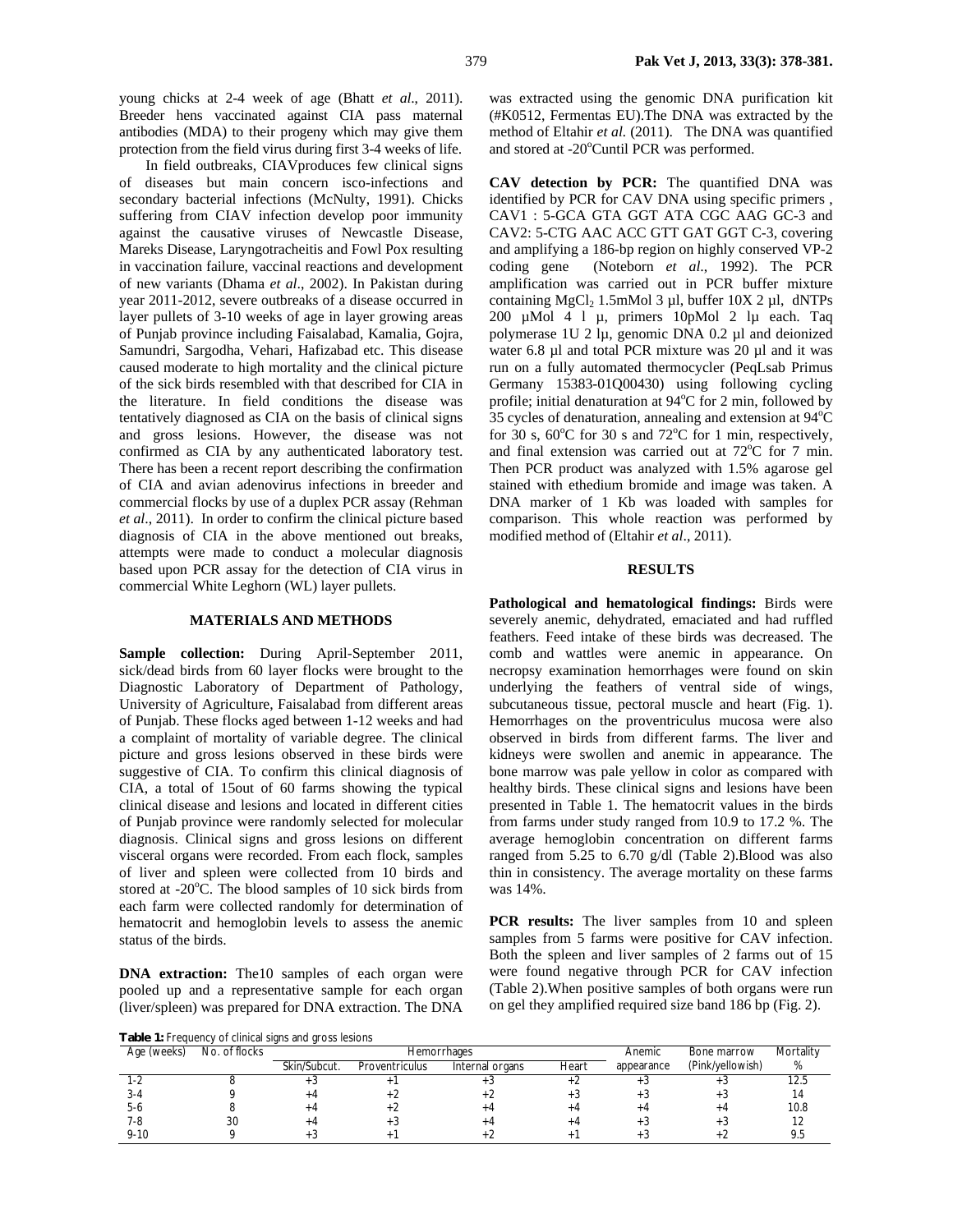

**Fig. 1:** Different gross lesions in visceral organs of birds infected with chicken Infectious anemia, skin underlying feathers of wings(a), hemorrhages on pectoral muscles (b), subcutaneous hemorrhages (c), hemorrhages on heart and pale liver(d), hemorrhages in proventriculus (e) and pale bone marrow (f) indicated by arrows.



**Fig.2:** Detection of CAV by PCR and amplification of CAV, highly conserved VP-2 coding gene Specific PCR product (186 bp) detected in CAV-infected birds (M) 1 kb DNA ladder marker, Lane 1 positive control, 2-6 positive samples, lane 7 negative control.

#### **DISCUSSION**

The chicken infectious anemia is an immunosuppressive disease which leads to heavy economic losses to the poultry industry. From April-September 2011, a total of 60 farms from different areas of Punjab had similar complaints of mortality, depression, anorexia, stunted growth, pale comb and wattles. Internally there was pale liver, pale bone marrow and hemorrhages on different organs. These flocks were suspected for chicken infectious anemia on the basis of clinical signs and gross lesions. These signs were similar to those previously reported by Hegazy *et al*. (2010) from Egypt and Hadimli *et al*. (2008) from Turkey. In present study gross lesions of pale liver, bone marrow and generalized atrophy of lymphoid organs were observed on all the farms. Similar lesions have been reported by other authors (Toro *et al*., 2000; Ledesma *et al*., 2001; Mohamed, 2010). Subcutaneous hemorrhages, hemorrhages on thigh muscles and pectoral muscles observed in present study have as also been previously reported (Kim *et al*., 2010).

**Table 2:** Mean hematocrit (%) and hemoglobin (g/dl) values and PCR results of birds from different farms suspected of CAV infection

| Farm no | Hematocrit | Hemoglobin | <b>PCR Results of tissues</b> |           |
|---------|------------|------------|-------------------------------|-----------|
|         |            |            | Liver                         | Spleen    |
|         | 11.80      | 5.50       |                               |           |
| 2       | 10.90      | 6.00       |                               |           |
| 3       | 12.25      | 5.25       | $\ddot{}$                     |           |
| 4       | 11.00      | 6.16       | $\ddot{}$                     | $\ddot{}$ |
| 5       | 11.60      | 6.29       | $\ddot{}$                     |           |
| 6       | 13.20      | 6.50       | $\ddot{}$                     |           |
| 7       | 17.20      | 6.70       | $\ddot{}$                     | $\ddot{}$ |
| 8       | 10.85      | 5.70       | $\ddot{}$                     |           |
| 9       | 12.30      | 6.28       | $\ddot{}$                     |           |
| 10      | 12.00      | 6.00       | $\ddot{}$                     |           |
| 11      | 13.40      | 6.60       |                               |           |
| 12      | 14.30      | 6.30       | $+$                           | $+$       |
| 13      | 12.50      | 6.40       | $\ddot{}$                     |           |
| 14      | 12.00      | 6.30       |                               | $\pmb{+}$ |
| 15      | 14.00      | 6.50       |                               |           |

The mortality on different farms varied from 5-14% depending upon severity of disease and health status of the birds. These farms were divided into different categories on the basis of age of birds. The maximum mortality was in 3-4 week age group. The variation in mortality has also been reported by different workers. Hegazy *et al*. (2010) reported 4-21% mortality at different farms and correlated this variation with poor hygienic conditions, poor ventilation and lower quality feed. Similar to our results Jorgensen (1991) reported 19.2% average mortality with ranges of 8.4-33.9% and Rehman *et al*. (2011) from Pakistan reported up to 30% mortality in young layer pullets. In contrast to our results Chettle *et al*. (1989) reported higher mortality ranging from 20-60%.

The hematological findings in present study included very low hematocrit values (10.85 to 17.20%) and hemoglobin concentration  $(5.25 \text{ to } 6.70 \text{ g/dl})$ . These findings are in line with results of previous studies (Toro *et al*., 1997; Mohamed, 2010; Rehman *et al*., 2011).

For serological diagnosis of CIA different techniques have been employed by different authors including ELISA, florescent antibody technique etc. (Hadimli *et al*., 2008; Bhatt *et al*.,2011), However, it is difficult to confirm CIA infection by serological tests because maternal antibodies against CIAV are transferred to the chicks and both infected and non-infected birds may show presence of antibodies. Therefore, PCR is the most useful tool to detect CIAV in the tissues of diseased birds. The researchers in different regions of the World have used PCR to detect the nucleic acids of the CIAV for diagnosis of CIA (Mohamed, 2010; Kim *et al*., 2010; Eltahir*et al*., 2011; Snoeck *et al*., 2012; Hermann *et al*., 2012).

Among the farms selected for PCR assay, 87% samples were found positive for CAV infection through PCR using specific primers CAV1 and CAV2 for highly conserved VP-2 coding gene. The results are similar to the results of Eltahir *et al*. (2011) from China, Kim *et al*. (2010) from Korea and Hadimli *et al*. (2008) from Turkey, who used similar primers targeting the VP2 coding gene. Thirteen out of 15 farms were found positive for CIA.

**Conclusion:** The clinical picture and gross lesions observed in growing WLH pullets were highly suggestive of chicken infectious anemia. The clinical diagnosis was confirmed through PCR assay. The results of present